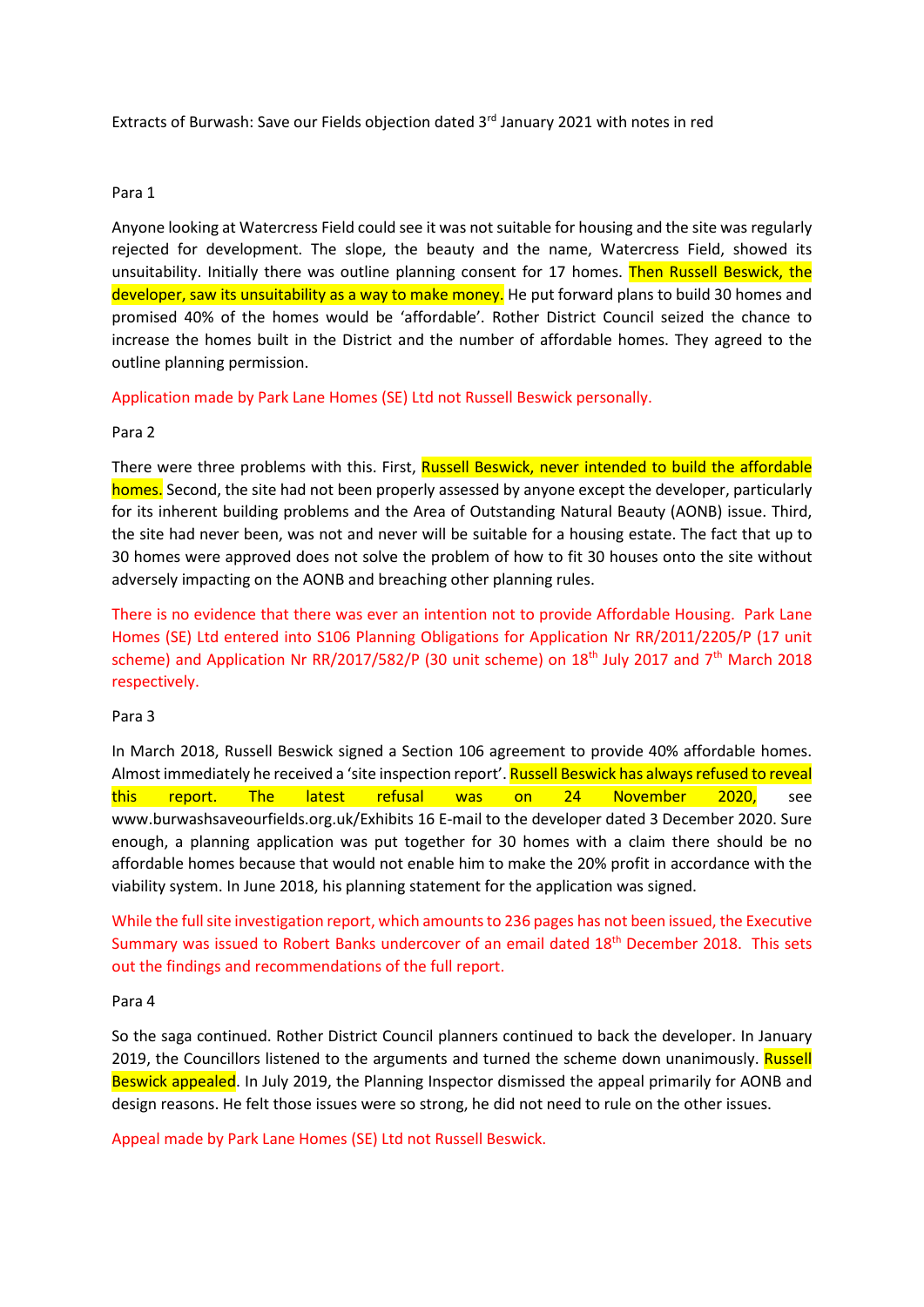### Para 5

In January 2020, Russell Beswick had arranged a 'public consultation' exercise in Burwash for new designs. Neither he nor any member of the Russell Beswick company nor any member of the company managing the development attended. There was just an architect and his assistant who were unable to answer most of the questions asked. They only knew about the design. The developer's deception continued and his team spread the fiction that the design was now acceptable so there could be no objection to the scheme. Why it was thought that argument could be accepted is hard to imagine.

The consultation was organised with the Parish Council by the scheme Architect, MH Architects. This architect had been appointed as they had been the architects on two other schemes in Burwash which had been approved in the last few years. There was also a public meeting held with the Parish Council in December 2019 which was attended by PLHSE's Planning Consultant as well as MH Architects.

There was no "deception" as the previous Full Application was refused on the grounds of design, daylight issues and the completion of a S106. The S106 was agreed and completed with RDC/ESCC prior to the Appeal and the daylight issue was dismissed by the Inspector, for which he gave a partial award of costs. This left only the matter of design in terms of the reasons for refusal to be addressed/overcome. Feedback forms from the public consultation were received via the Parish Council and these were reviewed, and comments incorporated in final designs where appropriate.

### Para 44

The approach taken by the developer is that the 30 housing units is agreed. This is another example of the deception of the developer.

The Outline Planning Permission (RR/2017/582/P) includes condition 6 confirming the development shall not exceed 30 dwellings. There is no deception as the quantum of development (up to 30 dwellings) has been approved.

# Para 77

The developer's Community Involvement statement says, 'the design team have sought extensive involvement from the community regarding this scheme.' This is the opposite of the truth. There was no community involvement in the latest plans. All the house designs have been changed since the December 2019/January 2020 designs were seen.

Comments received in the Feedback Forms were reviewed and incorporated in design where appropriate hence the changes to the designs that were presented at the public consultation event.

#### Para 78

When the December 2019/January 2020 plans were subject of a village event on 8 January 2020, the developer and his agent declined to attend and only the architect was left to show those present some inaccurate artist's impressions, an inaccurate leaflet and a site plan. He showed no housing plans or any other material.

The meeting with the Parish Council in December 2019 was attended by the architect and PLHSE's Planning Consultant to answer the questions raised by the Parish Council.

There is no evidence that the drawings, including the 3D images, along with the Design Statement were inaccurate.